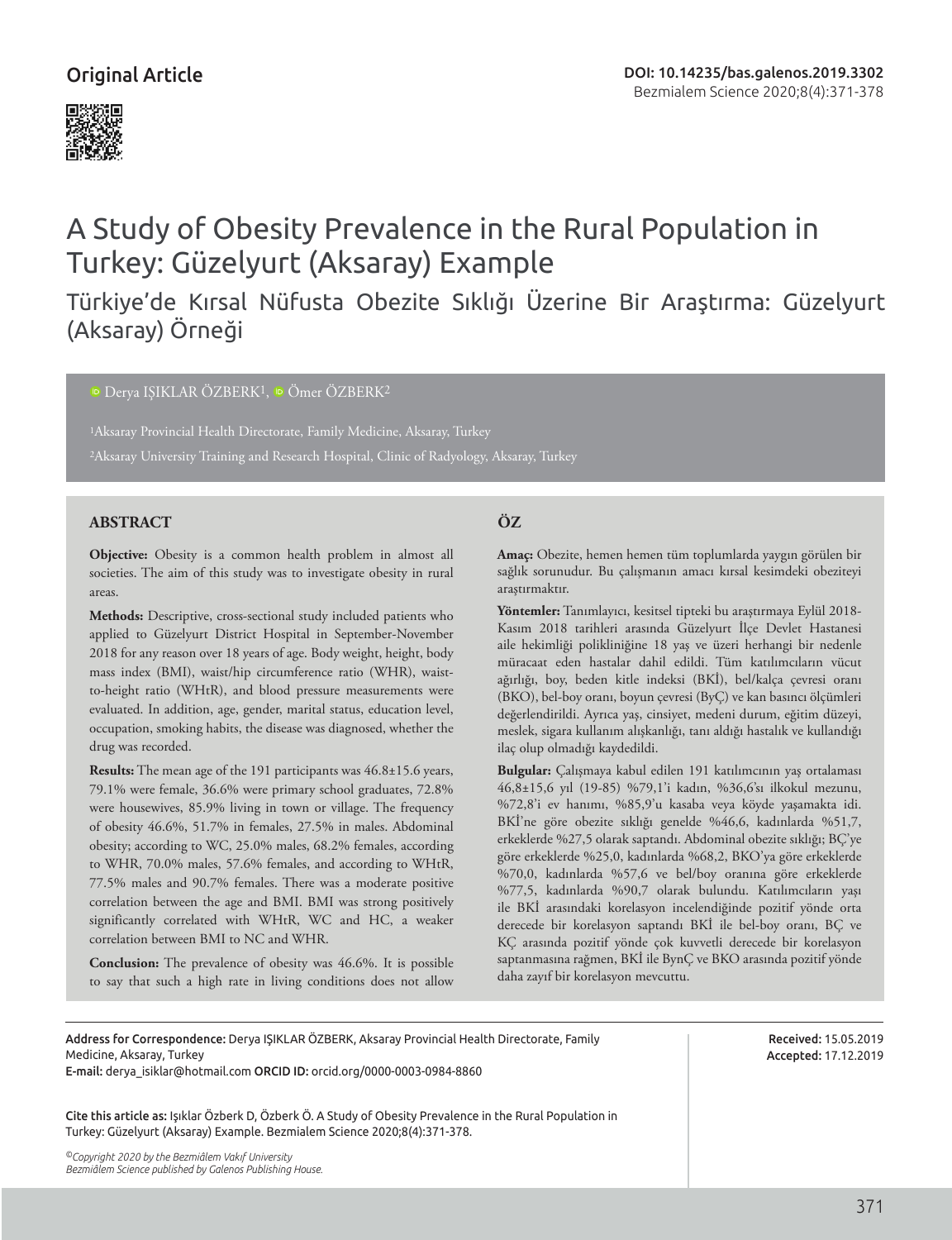sedentary life and families with low socioeconomic status have such a high rate. Obesity is health problem of our age in rural areas.

**Keywords:** Obesity prevalence, rural, body mass index, waist-toheight ratio, waist/hip circumference ratio, neck circumference

# **Introduction**

Obesity is defined by the World Health Organization (WHO) as the accumulation of excess fat in the body to the extent that it disrupts human health. It is a common public health problem all over the world. The WHO reported in 2016 that the the country with the highest prevalence of obesity in Europe was Turkey with the rate of 29.5% (1). According to the studies of TURDEP-I (1998) and TURDEP-II (2010) conducted with an interval of twelve years in the adult population in our country and in the same centers, the prevalence of obesity increased from 22.3% (32.9% in women, 13.2% in men) to 31.2% (44.2% in women, 27.3% in men) (2).

Although obesity is mostly a problem of developed countries, it is estimated that the prevalence of obesity is increasing rapidly in developing countries. Knowing the body fat distribution is important in predicting the health problems that may be related and determining the risk factors. Performing some anthropometric measurements contributes to the determination of these risk factors (3). Increased waist circumference (WC) or waist/hip ratio (WHR) is defined as abdominal (central or visceral) obesity. Abdominal obesity is an important risk factor for cardiovascular problems. It has been reported that waist circumference in particular reflects the current risk better as an indicator of abdominal obesity (4).

Overweight is defined as body mass index (BMI) of 25 kg/m<sup>2</sup> or above, and obesity as 30 kg/m<sup>2</sup> or above. Abdominal obesity is a waist circumference of 88 cm or above for women and 102 cm or above for men (5). The frequency of abdominal obesity was found to be 64.3% in women and 34.6% in men in the TURDEP-II study (6).

The aim of this study was to determine the prevalence of obesity with anthropometric measurements in adults whose living conditions did not allow for sedentary life, in a rural district where families with low socioeconomic levels were in the majority and to determine the sociodemographic status of obese people. In the literature review, no clear data showing the prevalence of obesity in Aksaray province and its districts was found, and our study was intended to be a guide on this issue.

### **Method**

In this descriptive, cross-sectional study, patients aged 18 or over who were admitted to the District State Hospital General Outpatient Clinic between September 2018 and November **Sonuç:** Bu çalışmada obezite prevalansı %46.6 olarak tespit edildi. Yaşam koşulları sedanter yaşama elvermeyen, sosyoekonomik düzeyi düşük ailelerin çoğunlukta olduğu bir ilçede bu kadar yüksek bir oran saptamamız obezitenin kırsalda da çağımızın en önemli sağlık sorunu olduğunu söylemek mümkündür.

**Anahtar Sözcükler:** Obezite prevalansı, kırsal, beden kitle indeksi, bel-boy oranı, bel/kalça çevresi oranı, boyun çevresi

2018 for any reason were included. Before starting the study, the study was approved by The Aksaray University Ethics Committee with the number 152 on 10.07.2018. Afterwards, administrative permission was obtained from the Provincial Health Directorate.

# **Data Collection**

Sociodemographic characteristics, smoking and chronic illnesses status, drug use, height, weight, WC, hip circumference (HC), neck circumference (NC), and blood pressure (BP) values were recorded in the questionnaire form previously prepared by the researcher. Before starting the study, the participants were informed about the study and their verbal consent was obtained. Individuals whose standing height and weight could not be measured, those under the age of 18 and those who did not want to participate in the study voluntarily were excluded from the study.

The prevalence of obesity in our country has been found to be 35% in studies based on the general population (1).

#### **Anthropometric Measurements**

By the same researcher, the heights of the patients were measured after removing the shoes, and the weights of the patients were measured after removing the jacket and excess clothes with an adult digital scales with height measurement (weight sensitivity range 100 g). While the patients were standing, WC was measured from the midpoint between the lowest rib and lateral iliac spurs, and HC was measured at the level of the greater trochanters. The NC was measured at the superior edge of the cricothyroid membrane while the patients were awake and standing. All measurements were made by the same person and the results were rounded to the nearest 0.5 cm value to reduce the person's margin of error.

BMI was determined with the formula of weight (kg)/height  $(m)<sup>2</sup>$ .

- BMI  $\leq$ 18.5 kg/m<sup>2</sup> underweight
- BMI between 18.5-24.99 kg/m<sup>2</sup> normal weight
- BMI between 25.00-29.99 kg/m2 overweight
- BMI  $\geq$ 30 kg/m<sup>2</sup> obese
- •BMI between 30.00-34.99 kg/m2 mild obese
- •BMI between 35.00-39.99 kg/m2 moderate obese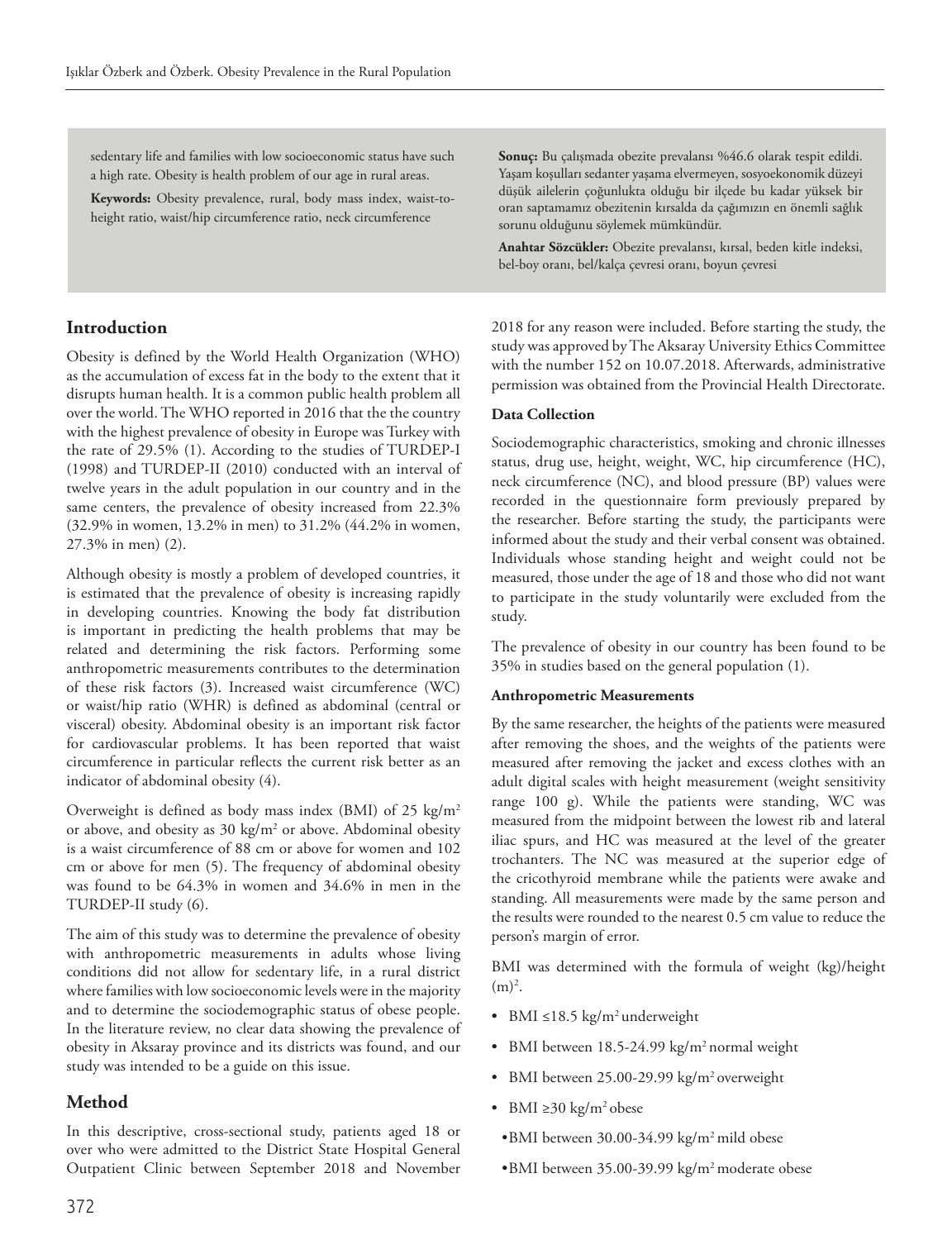- •BMI between 40.00-49.99 kg/m2 morbid obese
- •BMI  $\geq 50 \text{ kg/m}^2$  super obese

Abdominal obesity criteria; waist circumference ≥100 cm for men, ≥90 cm for women, waist circumference to hip circumference ratio >0.85 and waist-height ratio  $\geq 0.5$  (1).

#### **Statistical Analysis**

Statistical analyzes were performed using SPSS version 20 software. The normal distribution of the variables was examined by visual (histogram and probability graphics) and analytical methods (Kolmogorov-Smirnov/Shapiro-Wilk tests). Descriptive analyzes were given for variables without normal distribution, using median and minimum-maximum values (and frequency tables for ordinal variables). Since it was determined that WC, HC, NC, systolic and diastolic blood pressure variables did not show normal distribution, these and the ordinal BMI variable were compared using the Kruskal-Wallis test. Chi-Square test was used to compare categorical data. Pearson's correlation analysis was used to determine the relationship between numerical variables. The significance was evaluated at the p<0.05 level and the results were evaluated within the 95% confidence interval. Correlation coefficient (r); between 0.00-0.24 was determined as weak, between 0.25-0.49 as medium, between 0.50-0.74 as strong, and between 0.75-1.00 as very strong.

# **Results**

The mean age of the 191 patients included in our study was 46.8±15.6 years (min: 19, max: 85). Of the participants, 79.1% (n=151) were female, 20.9% (n=40) were male, 36.6% (n=70) were primary school graduates, 72.8% (n=139) were housewives, % 85.9 (n=164) were living in a town or village. Of the participants, 11.5% (n=22) were current smokers (Table 1). The mean systolic BP was 123.69±14.33 mmHg and the mean diastolic BP was 75.35±8.57 mmHg. In anthropometric measurements; average height was 1.58±0.08 m (1.40-1.94), average weight was 73.80±13.39 kg (45-110), mean WC was 94.65±12.92 cm (60-124), mean HC was 108.56 ± 12.76 cm (72-145), and mean NC was 37.17 ± 3.91 cm (29-46). According to BMI, 1.0% of the participants were underweight (n=2), 22.0% (n=42) were normal weight, 30.4% (n=58) were overweight, 46.6% (n = 89) were found to be obese (Figure 1). According to BMI, the frequency of obesity was 51.7% in women and 27.5% in men. The frequency of abdominal obesity was 25.0% (n=10/40) in men, 68.2% in women (n=103/151) according to WC,  $70.0\%$  in men  $(n=28/40)$  and  $57.6\%$  in women (n=87/151) according to WHR, and 77.5% (n=31/40) in men and 90.7% (n=137/151) in women according to the waist/height ratio.

In our research, some variables were compared in the 3 groups we classified according to BMI (Table 2). Median values of WC, HC, BMI, systolic BP were significantly higher in the normal weight group than the normal-underweight group (p<0.001, p<0.001, p=0.007, and p=0.001, respectively). Median systolic and diastolic BP values were significantly higher in the obese

group compared to the normal-underweight group (p<0.001 and p=0.001, respectively). In addition, systolic BP value was significantly higher in the obese group compared to the overweight group (p=0.002) (Figure 2).

The comparison of various sociodemographic characteristics of obese and non-obese participants is given in Table 3. According

| Table 1. Sociodemographic characteristics of the<br>participants |     |       |
|------------------------------------------------------------------|-----|-------|
|                                                                  | n   | %     |
| Gender                                                           |     |       |
| Female                                                           | 151 | 79.1  |
| Male                                                             | 40  | 20.9  |
| Age (median: 45, min: 19, max: 85                                |     |       |
| years)                                                           |     |       |
| 18-35 years                                                      | 52  | 27.2  |
| 36-55 years                                                      | 83  | 43.5  |
| >55 years                                                        | 56  | 29.3  |
| <b>Education status</b>                                          |     |       |
| Illiterate                                                       | 28  | 14.7  |
| Literate                                                         | 30  | 15.7  |
| Primary school                                                   | 70  | 36.6  |
| Middle school                                                    | 21  | 11.0  |
| High school                                                      | 24  | 12.6  |
| College-university                                               | 18  | 9.4   |
| <b>Occupation</b>                                                |     |       |
| Housewife                                                        | 139 | 72.8  |
| Officer                                                          | 15  | 7.9   |
| Retired                                                          | 23  | 12.0  |
| Worker                                                           | 8   | 4.2   |
| Student                                                          | 6   | 3.1   |
| <b>Marital status</b>                                            |     |       |
| Married                                                          | 152 | 79.6  |
| Single                                                           | 24  | 12.6  |
| Widow                                                            | 15  | 7.8   |
| <b>Income level of family</b>                                    |     |       |
| <500 TL/month                                                    | 24  | 12.6  |
| 500-1000 TL/month                                                | 46  | 24.1  |
| 1001-2000 TL/month                                               | 81  | 42.4  |
| >2000 TL/month                                                   | 40  | 20.9  |
| Living place                                                     |     |       |
| District center                                                  | 27  | 14.1  |
| Town                                                             | 152 | 79.6  |
| Village                                                          | 12  | 6.3   |
| <b>Smoking status</b>                                            |     |       |
| Yes                                                              | 22  | 11.5  |
| Never smoked                                                     | 152 | 79.6  |
| Left                                                             | 17  | 8.9   |
| Total                                                            | 191 | 100.0 |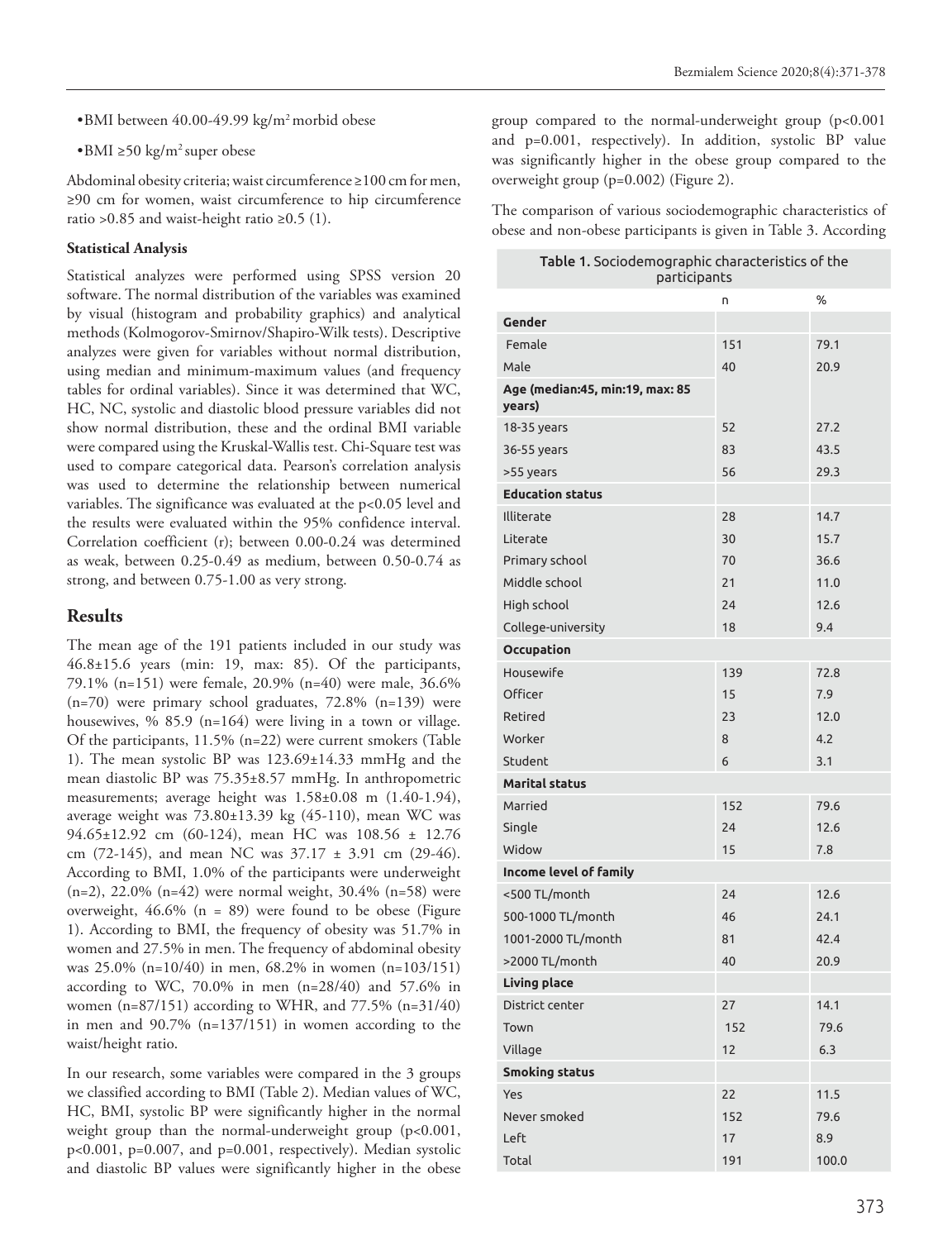to this; the frequency of obesity was significantly higher in the group aged 45 or over than in the group under 45 years of age (p<0.001). The BMI in the group aged 45 or over was 3.669 times higher than in those under 45 years of age [OR  $=$ 3.669, 95% CI; (2.012-6.693)]. The incidence of obesity was statistically significantly higher in the non-working group than in the working group, and in those with education level of primary school or below, compared to the group with high school or above (p<0.001). Obesity was found to be significantly higher in patients with a diagnosed disease than in patients without a diagnosed disease (p=0.006).

When the correlation between participants' age and BMI was examined, a moderate positive correlation was found (r=0.407, p=0.000) (Table 4). When linear regression analysis was



Figure 1. Relationship between body mass index (BMI) and

performed, 16.5% of the increase in BMI was attributed to the increase in age  $(R^2=0.165)$  (Figure 3). When the correlation between WC and NC was examined, a moderate positive correlation was found (r=0.455, p=0.000). When the correlation between HC and NC was examined, a moderately significant positive correlation was found (r=0.429, p=0.000) (Table 4). The variables showing the best correlation coefficient value with systolic BP in all participants were BMI ( $r=0.504$ ,  $p<0.001$ ) and waist/height ratio (p<0.001; r=0.454), respectively. The variables showing the best correlation coefficient value with diastolic BP were determined as age (r=0.391, p<0.001) and waist/height





|                                                                                             |                                           | Table 2. Relationship between some variables and body mass indexes |                                           |        |                                             |  |  |
|---------------------------------------------------------------------------------------------|-------------------------------------------|--------------------------------------------------------------------|-------------------------------------------|--------|---------------------------------------------|--|--|
| Variables                                                                                   | BMI <25 kg/m <sup>2</sup> (a)<br>$(n=44)$ | BMI 25-29.99 kg/m <sup>2</sup> (b)<br>$(n=58)$                     | BMI ≥30 kg/m <sup>2</sup> (c)<br>$(n=89)$ |        |                                             |  |  |
|                                                                                             | Median<br>(min-max)                       | Median<br>(min-max)                                                | Median<br>(min-max)                       | $x^2$  | p                                           |  |  |
| Waist circumference (cm)                                                                    | 81.0 (60.0-102.0)                         | 91.5 (68.0-110.0)                                                  | 103.0 (82.0-124.0)                        | 90.127 | $<0.001ab*$<br>$< 0.001$ ac*<br>$<0.001bc*$ |  |  |
| Hip circumference (cm)                                                                      | 95.0 (78.0-122.0)                         | 108.0 (72.00-121.00)                                               | 117.0 (101.0-145.0)                       | 91.435 | $<0.001ab*$<br>$< 0.001$ ac*<br>$<0.001bc*$ |  |  |
| Neck circumference (cm)                                                                     | 35.0 (29.0-41.0)                          | 37.0 (30.0-45.0)                                                   | 39.0 (29.0-46.0)                          | 25.356 | $0.007ab*$<br>$< 0.001$ ac*<br>$0.004bc*$   |  |  |
| Systolic blood pressure<br>(mmHg)                                                           | 110.0 (90.0-160.0)                        | 120.0 (90.0-150.0)                                                 | 130.0 (100.0-160.0)                       | 36.868 | $0.001ab*$<br>$< 0.001$ ac*<br>$0.002bc*$   |  |  |
| Diastolic blood pressure<br>(mmHg)                                                          | 70.0 (60.0-90.0)                          | 75.0 (60.0-90.0)                                                   | 76.0 (60.0-100.0)                         | 10.457 | $0.001ac*$                                  |  |  |
| Kruskal-Wallis test, *Mann-Whitney U test, BMI: Body mass index, min: Minumum, max: Maximum |                                           |                                                                    |                                           |        |                                             |  |  |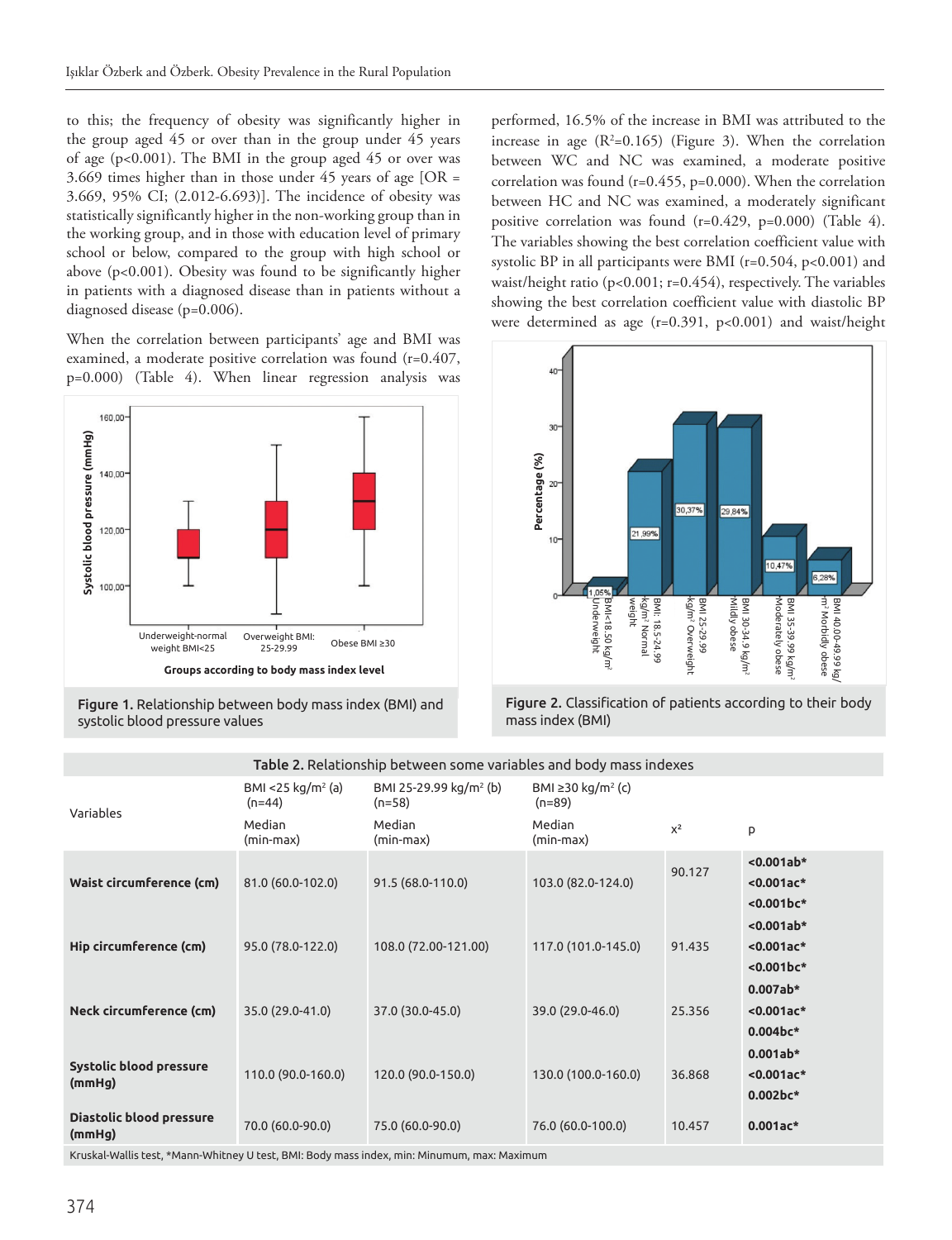

Figure 3. Linear regression analysis between age and body mass index

ratio (r=0.309, p<0.001), respectively. When the correlation between anthropometric measurement variables was examined, there was a very strong positive correlation between BMI and waist/height ratio, WC and HC (r=0.826, p<0.001, r=0.769, p<0.001; r=0.751, p<0.001), a very strong positive correlation BMI and waist/height ratio (r=0.826, p<0.001) between BMI and WC ( $r=0.769$ ,  $p<0.001$ ) and a very strong positive correlation between BMI and HS (r=0.769, p<0.001) =0.751, p<0.001). In addition, a strong positive correlation between BMI and NC (r=0.504, p<0.001) and a weak positive correlation between BMI and WHR (r=0.196, p<0.001) were found (Table 4).

# **Discussion**

While smoking is the first cause of preventable deaths in our era, the second important reason is obesity. The prevalence of obesity is above the critically high value of 30% in the adult population in our country. In our study, it was determined that 30.4% of the participants were overweight and 46.6% were obese according to BMI. The frequency of obesity according to BMI was 51.7% in

| Table 3. Relationship between some demographic features and body mass indexes |                         |                                         |      |                                             |      |                    |       |        |         |
|-------------------------------------------------------------------------------|-------------------------|-----------------------------------------|------|---------------------------------------------|------|--------------------|-------|--------|---------|
| Variables                                                                     |                         | BMI < 30 kg/m <sup>2</sup><br>$(n=102)$ |      | BMI $\geq$ 30 kg/m <sup>2</sup><br>$(n=89)$ |      | Total<br>$(n=191)$ |       |        |         |
| U                                                                             |                         | $\%$                                    | n.   | $\%$                                        | n    | $\%$               |       | $X^2$  | P       |
| Age                                                                           | <45 years               | 64                                      | 69.6 | 28                                          | 30.4 | 92                 | 100.0 |        |         |
|                                                                               | $≥45$ years             | 38                                      | 38.4 | 61                                          | 61.6 | 99                 | 100.0 | 18.632 | < 0.001 |
| Gender                                                                        | Female                  | 73                                      | 48.3 | 78                                          | 51.7 | 151                | 100.0 |        |         |
|                                                                               | Male                    | 29                                      | 72.5 | 11                                          | 27.5 | 40                 | 100.0 | 7.415  | 0.006   |
| <b>Education status</b>                                                       | Primary school or below | 69                                      | 46.3 | 80                                          | 53.7 | 149                | 100.0 | 13.705 | < 0.001 |
|                                                                               | High school or above    | 33                                      | 78.6 | 9                                           | 21.4 | 42                 | 100.0 |        |         |
| <b>Marital status</b>                                                         | Married                 | 78                                      | 51.3 | 74                                          | 48.7 | 152                | 100.0 | 1.303  | 0.254   |
|                                                                               | Single                  | 24                                      | 61.5 | 15                                          | 38.5 | 39                 | 100.0 |        |         |
|                                                                               | District center         | 14                                      | 51.9 | 13                                          | 48.1 | 27                 | 100.0 | 0.030  | 0.862   |
| Living place                                                                  | Village-town            | 88                                      | 53.7 | 76                                          | 46.3 | 164                | 100.0 |        |         |
|                                                                               | Working                 | 41                                      | 78.8 | 11                                          | 21.2 | 52                 | 100.0 | 18.588 | < 0.001 |
| <b>Occupation</b>                                                             | Not working             | 61                                      | 43.9 | 78                                          | 56.1 | 139                | 100.0 |        |         |
| <b>Income level</b>                                                           | $<$ 1,000 TL            | 27                                      | 38.6 | 43                                          | 61.4 | 70                 | 100.0 | 9.768  | 0.002   |
|                                                                               | $≥1,000$ TL             | 75                                      | 62.0 | 46                                          | 38.0 | 121                | 100.0 |        |         |
| <b>Type of family</b>                                                         | Nuclear family          | 90                                      | 55.2 | 73                                          | 44.8 | 163                | 100.0 | 1.466  | 0.226   |
|                                                                               | <b>Extended family</b>  | 12                                      | 42.9 | 16                                          | 25.1 | 28                 | 100.0 |        |         |
|                                                                               | Current smoker          | 18                                      | 81.8 | 4                                           | 18.2 | 22                 | 100.0 |        |         |
| <b>Smoking</b>                                                                | Not smoking             | 84                                      | 49.7 | 85                                          | 50.3 | 169                | 100.0 | 8.068  | 0.005   |
|                                                                               |                         |                                         |      |                                             |      |                    |       |        |         |
| Diagnosis of a disease                                                        | Yes                     | 35                                      | 42.2 | 41                                          | 57.8 | 83                 | 100.0 |        |         |
|                                                                               | No                      | 67                                      | 62.0 | 41                                          | 38.0 | 108                | 100.0 | 7.445  | 0.006   |
|                                                                               |                         |                                         |      |                                             |      |                    |       |        |         |
|                                                                               | Yes                     | 33                                      | 41.8 | 46                                          | 58.2 | 79                 | 100.0 |        |         |
| Drug use                                                                      |                         | 69                                      | 61.6 | 43                                          | 38.4 | 112                | 100.0 | 7.324  | 0.007   |
|                                                                               | No                      |                                         |      |                                             |      |                    |       |        |         |
| BMI: Body mass index                                                          |                         |                                         |      |                                             |      |                    |       |        |         |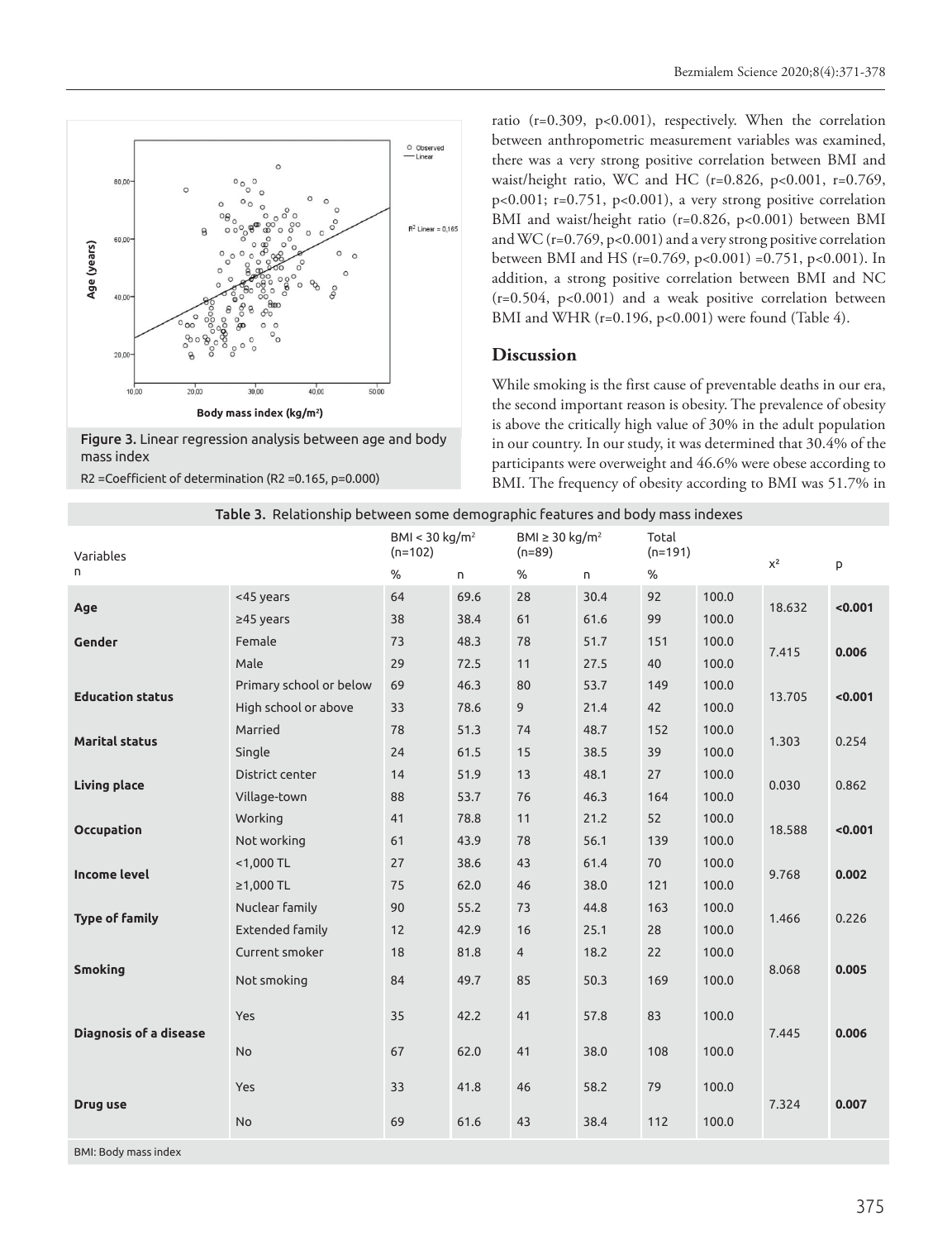| Table 4. Correlation status between some variables |                     |              |                    |                    |                    |                      |              |           |            |              |              |
|----------------------------------------------------|---------------------|--------------|--------------------|--------------------|--------------------|----------------------|--------------|-----------|------------|--------------|--------------|
| Değişkenler                                        | Age                 | Height       | Weight             | WC                 | $\sf HC$           | ${\sf NC}$           | SBP          | DBP       | <b>WHR</b> | BMI          | WHeR         |
| Age                                                |                     |              |                    |                    |                    |                      |              |           |            |              |              |
| Г                                                  |                     |              |                    |                    |                    |                      |              |           |            |              |              |
| P<br>n                                             | $\mathbf{1}$<br>191 |              |                    |                    |                    |                      |              |           |            |              |              |
| Height                                             |                     |              |                    |                    |                    |                      |              |           |            |              |              |
| г                                                  | $-0.334**$          |              |                    |                    |                    |                      |              |           |            |              |              |
| P                                                  | 0.000               | $\mathbf{1}$ |                    |                    |                    |                      |              |           |            |              |              |
| n                                                  | 191                 | 191          |                    |                    |                    |                      |              |           |            |              |              |
| Weight                                             |                     |              |                    |                    |                    |                      |              |           |            |              |              |
| Г                                                  | $0.264**$           | 0.099        |                    |                    |                    |                      |              |           |            |              |              |
| P                                                  | 0.000               | 0.175        | $\mathbf{1}$       |                    |                    |                      |              |           |            |              |              |
| n                                                  | 191                 | 191          | 191                |                    |                    |                      |              |           |            |              |              |
| <b>WC</b>                                          |                     |              |                    |                    |                    |                      |              |           |            |              |              |
| $\Gamma$                                           | $0.472**$           | $-0.163*$    | $0.759**$          |                    |                    |                      |              |           |            |              |              |
| P                                                  | 0.000               | 0.024        | 0.000              | $\mathbf{1}$       |                    |                      |              |           |            |              |              |
| n.                                                 | 191                 | 191          | 191                | q191               |                    |                      |              |           |            |              |              |
| HC                                                 |                     |              |                    |                    |                    |                      |              |           |            |              |              |
| г                                                  | $0.397**$           | $-0.258**$   | $0.682**$          | $0.798**$          |                    |                      |              |           |            |              |              |
| $\mathsf{p}$                                       | 0.000               | 0.000        | 0.000              | 0.000              | $\mathbf{1}$       |                      |              |           |            |              |              |
| n.                                                 | 191                 | 191          | 191                | 191                | q191               |                      |              |           |            |              |              |
| <b>NC</b>                                          | $0.258**$           | $-0.129$     |                    |                    |                    |                      |              |           |            |              |              |
| г                                                  | 0.000               | 0.075        | $0.467**$<br>0.000 | $0.455**$<br>0.000 | $0.429**$<br>0.000 |                      |              |           |            |              |              |
| $\mathsf{p}$<br>n                                  | 191                 | 191          | 191                | 191                | 191                | $\mathbf{1}$<br>q191 |              |           |            |              |              |
| <b>SBP</b>                                         |                     |              |                    |                    |                    |                      |              |           |            |              |              |
| Г                                                  | $0.423**$           | $-0.285**$   | $0.392**$          | $0.418**$          | $0.393**$          | $0.232**$            |              |           |            |              |              |
| $\mathsf{p}$                                       | 0.000               | 0.000        | 0.000              | 0.000              | 0.000              | 0.001                | $\mathbf{1}$ |           |            |              |              |
| n                                                  | 191                 | 191          | 191                | 191                | 191                | 191                  | q191         |           |            |              |              |
| <b>DBP</b>                                         |                     |              |                    |                    |                    |                      |              |           |            |              |              |
| Г                                                  | $0.391**$           | $-0.154*$    | $0.214**$          | $0.281**$          | $0.211**$          | $0.260**$            | $0.682**$    |           |            |              |              |
| P                                                  | 0.000               | 0.034        | 0.003              | 0.000              | 0.003              | 0.000                | 0.000        | 1         |            |              |              |
| n                                                  | 191                 | 191          | 191                | 191                | 191                | 191                  | 191          | 191       |            |              |              |
| <b>WHR</b>                                         |                     |              |                    |                    |                    |                      |              |           |            |              |              |
| $\Gamma$                                           | $0.218**$           | 0.104        | $0.281**$          | $0.505**$          | $-0.111$           | 0.137                | 0.120        | $0.153*$  |            |              |              |
| P                                                  | 0.000               | 0.152        | 0.000              | 0.000              | 0.127              | 0.060                | 0.098        | 0.035     | 1          |              |              |
| n.                                                 | 191                 | 191          | 191                | 191                | 191                | 191                  | 191          | 191       | 191        |              |              |
| <b>BMI</b>                                         |                     |              |                    |                    |                    |                      |              |           |            |              |              |
| Г                                                  | $0.407**$           | $-0.419**$   | $0.857**$          | $0.769**$          | $0.751**$          | $0.504**$            | $0.508**$    | $0.280**$ | $0.196**$  |              |              |
| P                                                  | 0.000               | 0.000        | 0.000              | 0.000              | 0.000              | 0.000                | 0.000        | 0.000     | 0.007      | $\mathbf{1}$ |              |
| n.                                                 | 191                 | 191          | 191                | 191                | 191                | 191                  | 191          | 191       | 191        | 191          |              |
| <b>WHeR</b>                                        | $0.533**$           | $-0.470**$   | $0.645**$          | $0.946**$          | $0.796**$          | $0.454**$            | $0.473**$    | $0.309**$ | $0.418**$  | $0.826**$    |              |
| Г<br>P                                             | 0.000               | 0.000        | 0.000              | 0.000              | 0.000              | 0.000                | 0.000        | 0.000     | 0.000      | 0.000        | $\mathbf{1}$ |
| n.                                                 | 191                 | 191          | 191                | 191                | 191                | 191                  | 191          | 191       | 191        | 191          | 191          |
|                                                    |                     |              |                    |                    |                    |                      |              |           |            |              |              |

\* Correlation is significant at 0.05 level, \*\* Correlation is significant at 0.01 level, WC: Waist circumference, HC: Hip circumference, NC: Neck circumference, SBP: Systolic blood pressure, DBP: Diastolic blood pressure, WHR: Waist/hip ratio, BMI: Body mass index, WHeR: Waist/height ratio, BMI: Body mass index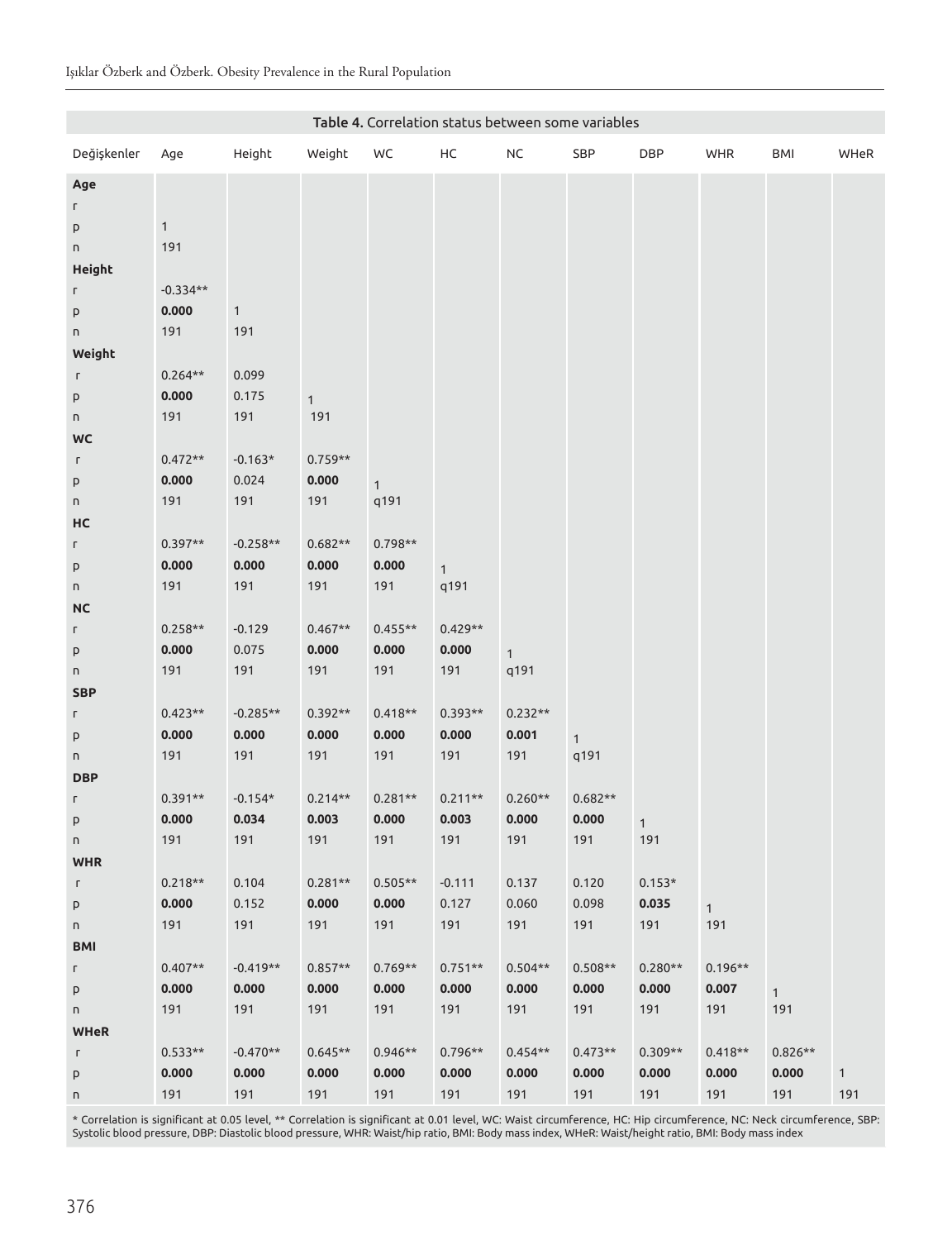women and 27.5% in men. Similar to our study, the prevalence of obesity was found 51.0% in women and 15.1% in men in a study conducted with a total of 1672 adults aged between 25-64 and residing in the working community in Ankara (7). Similarly, in a study conducted in Kocaeli University, the rate of obese women was higher than men among 207 patients who were admitted to the family medicine outpatient clinic (8). In the study conducted by Akman et al., the frequency of obesity was found to be 31.6% and overweight 33.3% according to BMI. It was found that obesity gradually increased in the patients starting from the 40s and decreased relatively by the age of 60s (9). Similarly, in our study, the frequency of obesity was significantly higher in the 45 years or older group than the group below 45 years. In another study, obesity status was evaluated in housewives and working women and it was reported that weight, WC, BMI, and WHR values among body composition variables were significantly different between groups in favor of working women (10). The reason we found high frequency of obesity in our study might be that women and housewives were in the majority. Similar to our study, the incidence of obesity was statistically significantly higher in the group that did not work compared to the group working, and also in those with education level of primary school or below compared to the group with education level of high school or above. As a matter of fact, in the study of Erkol et al., it was found that there was a relationship between the obesity and occupation, and that housewives were more obese (11). In the study conducted by Baugman et al. (12) in 665 overweight or obese people, it was found that higher BMI was associated with low education level.

In the "National Health and Nutrition Examination Survey" (NHANES) study, it was reported that 5-9.9 kg of excess weight in women with overweight (BMI 25 kg/m<sup>2</sup> or above) increased the risk of developing hypertension 1.7 times, and an excess of 25 kg or above increased 5.2 times (13). Similarly, in our study, the median systolic and diastolic BP values were found to be significantly higher in the obese group compared to the normalunderweight group, and the systolic BP value was significantly higher in the obese group compared to the overweight group. In addition, the correlation coefficient value of both systolic and diastolic blood pressure and waist/height ratio was found to be higher than WC and WHR measurement.

Measurement of BMI and WC is usually sufficient in the diagnosis of obesity. The most important deficiency of BMI measurement is that it cannot give an idea about the body fat distribution that predicts complications caused by obesity (14). Waist/height ratio is a valid measurement in determining abdominal obesity (15). In a systematic review and metaanalysis study by Ashwell et al. (16), it was shown that waist/ height ratio is a better screening tool for cardiometabolic risk factors for adults than WC. In this study, we hypothesized that waist/height ratio and NC measurements could show body fat distribution together with WC and WHR. Although there was a very strong positive correlation between BMI and waist/height

ratio, WC and HC; the correlation coefficient value between BMI and NC and WHR was found to be lower. There was no clear data in the literature about waist/height ratio, NC, and the prevalence of abdominal obesity in rural areas. The frequency of abdominal obesity in our study was 25.0% in men, 68.2% in women according to WC, 60.2% according to WHR and 88% according to waist/height ratio.

# **Study Limitations**

First, this study was performed only in the adult population, and obesity is increasing rapidly in childhood and adolescence. Second, this study had a relatively small number of participants. In addition, the ratio of women to men was not equal in the participants, and the higher number of women was the weakness of our study.

# **Conclusion**

In this study, the prevalence of obesity was determined as 46.6%. We detected obesity at a high rate in a rural district with living conditions that were not suitable for sedentary life, where families with low socioeconomic level were in the majority. People who did not have eating habits of simple and refined sugars called as fast-food, did not reach food easily, and were not lack of physical activity due to spending time with technological devices such as computers at home, lived in this rural district. It is possible to say that obesity is also the most important health problem of our era in the countryside.

# **Ethics**

**Ethics Committee Approval:** The Aksaray University Ethics Committee with the number 152 on 10.07.2018. Afterwards, administrative permission was obtained from the Provincial Health Directorate.

**Informed Consent:** Obtained.

Peer-review: Externally peer reviewed.

# **Authorship Contributions**

Concept: D.İ.Ö., Design: D.İ.Ö., Ö.Ö., Data Collection or Processing: D.İ.Ö., Analysis or Interpretation: D.İ.Ö., Ö.Ö. Literature Search: D.İ.Ö., Writing: D.İ.Ö., Ö.Ö.

**Conflict of Interest:** No conflict of interest was declared by theauthors.

**Financial Disclosure:** The authors declared that this studyreceived no financial support.

# **References**

- 1. Türkiye Endokrinoloji ve Metabolizma Derneği. Obezite Tanı Ve Tedavi Kılavuzu 2018. Available from: URL: http://temd.org.tr/ admin/uploads/tbl\_kilavuz/20180516162841-2018-05-16tbl\_ kilavuz162840.pdf (Erişim tarihi:15 Şubat 2018)
- 2. Satman İ. Türkiye'de obezite sorunu. Turkiye Klinikleri J Gastroenterohepatol-Special Topics 2016;9:1-11.